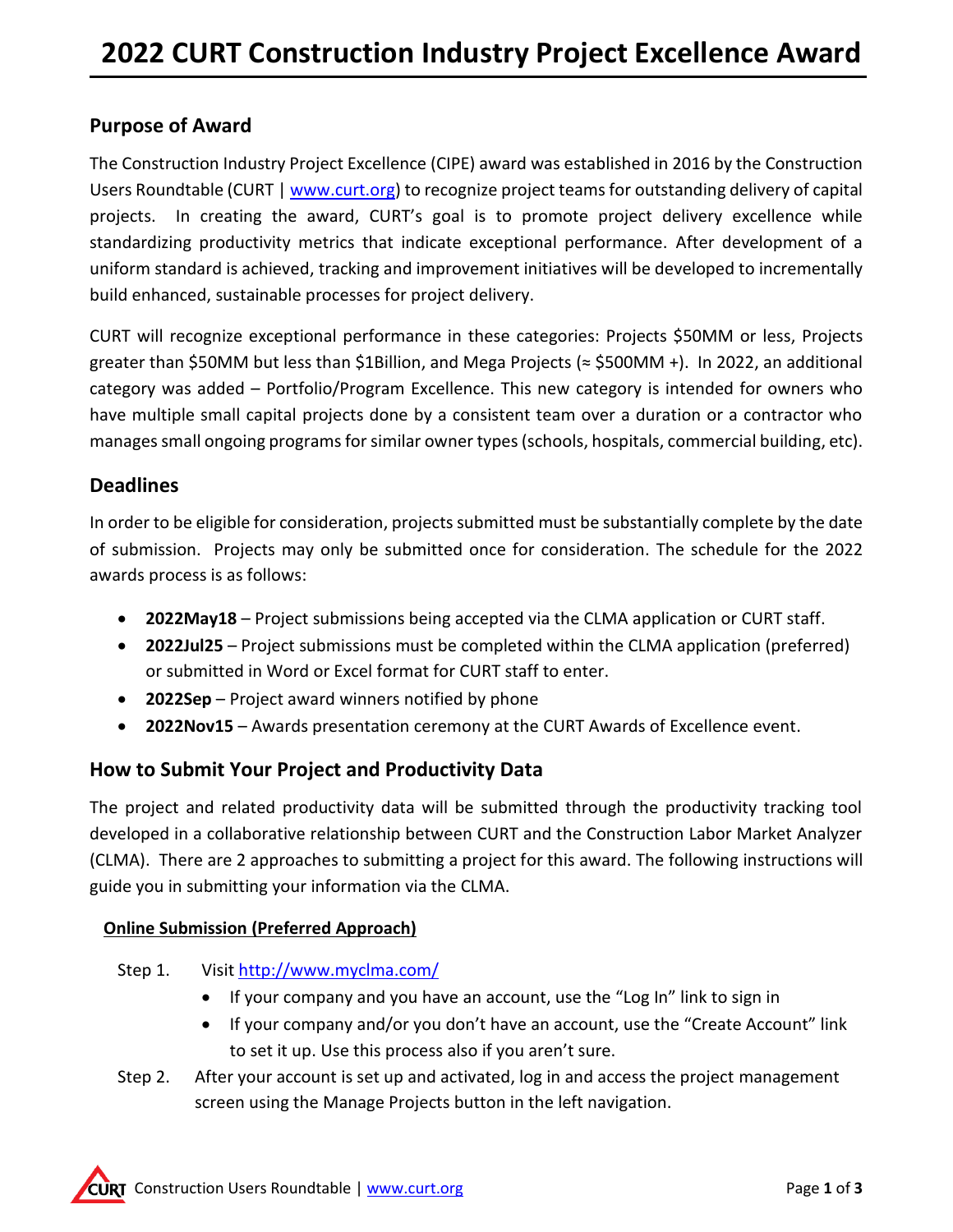- Click the orange "+ Add Project" button and complete the project entry form.
- After your project is created it will display on the project dashboard and on the Project Details page with an Action button. Use the Action button to access "Labor Details / PLF" to view project details and/or manually adjust craft labor data.
- Step 3. On the Project Details page, click the "Productivity" button under the project name and complete the fields in each of the 8 sections on this page. Be sure to save your changes often to ensure no data loss.
	- Complete your estimated and actual data entries. These are used to evaluate metrics which are being used to compare productivity.
	- Try to be as complete as possible with data entry as this gives the evaluator the most information to compare. However, if you are currently not tracking specific data points this will not invalidate your entry for project excellence award.
	- Each section has a free form text field. Use this section to provide a narrative description of how your team excelled at that attribute.
- Step 4. All of your data is downloadable using the "Download" button.
- Step 5. Notify [dgroves@curt.org](mailto:dgroves@curt.org) when your data entry is complete

If you have problems with any of these steps or prefer a webinar tutorial to better understand this process, we are happy to assist. Alternatively, if you prefer, we input all the information for you, we are happy to assist with that. Contact Daniel Groves at 859.339.5071 or [dgroves@curt.org](mailto:dgroves@curt.org)

#### **Email Submission**

- Step 1. If you prefer not to submit your project via the CLMA application, please download the manual submission form at<https://www.curt.org/awards/construction-cipe-award>and complete it to submit your project for the CURT award.
- Step 2. Submit the completed form in the Word/Excel formats provided and submit via email to [dgroves@curt.org](mailto:dgroves@curt.org) by the deadline above.

## **CIPE Award Evaluation Criteria**

**NOTE: DART Rate or RIR 2x of CURT averages are grounds for elimination of overall consideration for Award.** 

#### **Safety Performance – 20 pts**

- a) Innovation(s) in Safety performance evaluation.
- b) Lagging DART/LTIR/RIR indicators.
- c) Leading Indicators SOR/FA-NM performance.
- d) Exceptional performance.

#### **Project Schedule Performance – 20 pts**

a) How was the overall schedule performance of the job?

**CURT** Construction Users Roundtable [| www.curt.org](http://www.curt.org/) Page 2 of 3